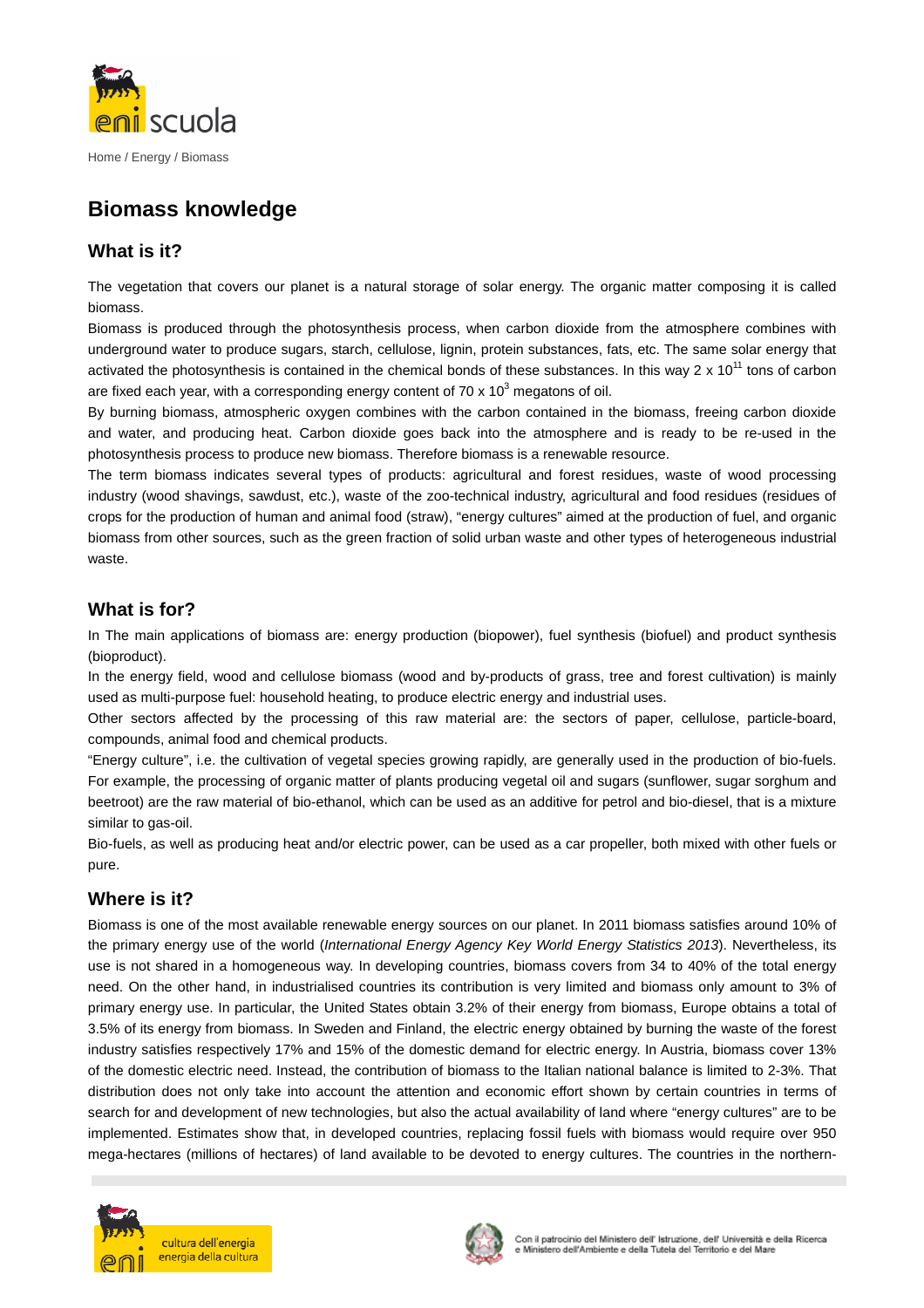

Home / Energy / Biomass

central Europe are extremely developed as far as the use of biomass as energy source is concerned. They have installed large co-generation (joint production of electric energy and heat) and biomass-supplied district heating plants. France, that has the widest agricultural surface in Europe, invests a lot in the production of bio-diesel and ethanol, for which a de-taxation policy has been adopted. The UK, instead, has developed limited production of bio-fuels, which are currently considered as too expensive, and has dedicated to the development of a large and efficient system for the recovery of biogas from dumps, both for thermal and electric aims. Sweden and Austria, that boast a long tradition of firewood, have continued to increase the use of firewood for heating and district heating, encouraging the growth of copses (willow tree, poplars), that provide a yield that is 3-4 times higher than the average supply of these raw materials.

#### **A bit of history**

Fire, unquestionably the most important discovery in the history of mankind, was discovered thanks to the accidental combustion of wood. Fire has illuminated, heated, protected and fed mankind for thousands of years. Briefly, fired fostered the birth of civilisation.

Wood, on the other hand, remained the most widely used raw material for many centuries, not only to burn fires, but also as building material. The invention of the steam engine allowed mankind to obtain mechanic energy from the combustion of wood, whereas up to the 18th century wind and water where the only mechanic energy sources available, thanks to wind and water mills.

During the Industrial Revolution wood started to become scarce owing to the massive deforestation carried out to produce energy. Mankind had to look for alternative energy sources and found them in coal and oil, which at the time were abundant albeit not renewable.

Only recently, energy need and the possible disappearance of fossil fuels and the pollution produced by the combustion led man to "re-discover" the usefulness of wood and biomass as energy sources.

#### **Biochemical processes**

**Biochemical processes** work thanks to the action of fungi and bacteria that grow in the biomass in specific conditions of temperature and humidity. These micro-organisms digest organic matter freeing molecules that are waste (for them) but precious for us. Not all biomasses are suitable for these processes: fungi and bacteria do not eat absolutely everything but necessitate organic matter rich in proteins and water. Seaweeds, rejects from the cultivation of potatoes and beets, food waste and animal faeces are very good.

The main products that can be obtained with these methods are biogas, bioethanol, fertilizers for agriculture and heat. Biogas is a mixture of gases, predominantly methane (50-70%) and carbon dioxide, which can be used for heating purposes or to make some particular plants allocated to the production of electrical energy work.

Bioethanol is an alcohol that can be used as car fuel. It is obtained from the fermentation of the sugars of beets and sugar cane. It is a fuel of great interest because it is clean and cheap. It has been calculated that 11 million tonnes of bioethanol are produced annually, especially in U.S.A. and Brazil.

Another interesting application of biomass is for heating animal farms and cultivations. The decomposition of waste products, like leaves or animal faeces, produce heat that can be used to warm up greenhouses and stables.

#### **Thermochemical processes**

It is well known that to light and feed a fire you need materials that burn and these, in technical terms, are known as fuel. Fuel alone is not enough for a fire to burn, another element is required: the combustive agent. The most common combustive agent is oxygen, which, in a combustion reaction, has the task of "oxidizing" the fuel, with the consequent release of energy in the form of heat and light. Fire therefore is simply the visible manifestation of a chemical reaction, combustion, that takes place between two different substances: the fuel and the combustive agent. There are numerous combustible substances and materials. Initially man burnt wood, then coal. Today the most common fuels are the fossil fuels: petroleum, methane gas and coal or fossilized carbon.

Combustion is the most ancient method to obtain energy from the biomass. Antique fireplaces, chimneys and stoves